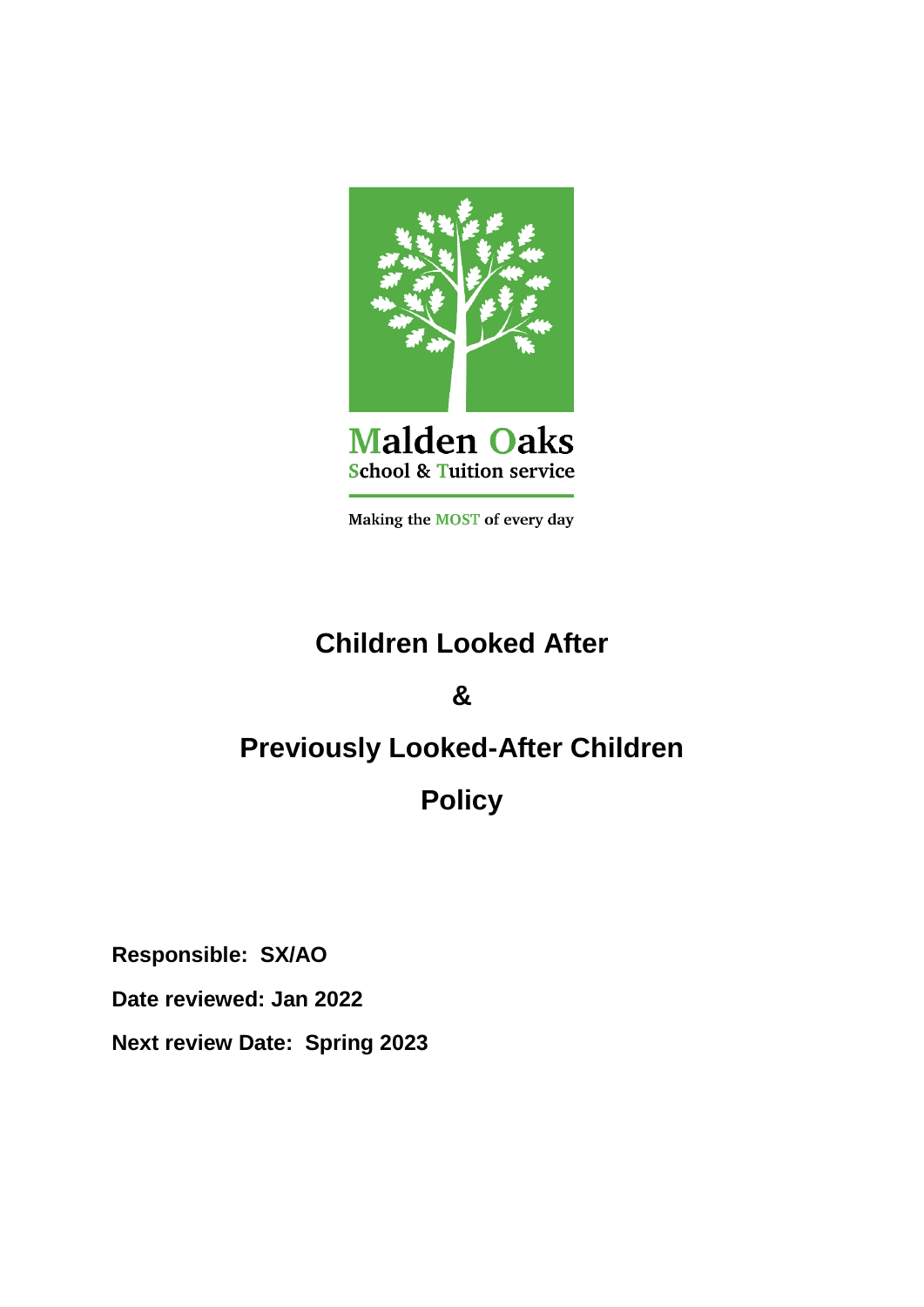# **Contents:**

- 1. Introduction
- 2. Definitions of "Looked After" children
- 3. Education of Child Looked After
- 4. The Responsibility of the Headteacher
- 5. The Responsibility of the Designated Teacher
- 6. Personal Education Plans (PEP)
- 7. Roles and Responsibilities of all staff
- 8. Roles and Responsibilities of the Management Committee
- 9. Support for children and families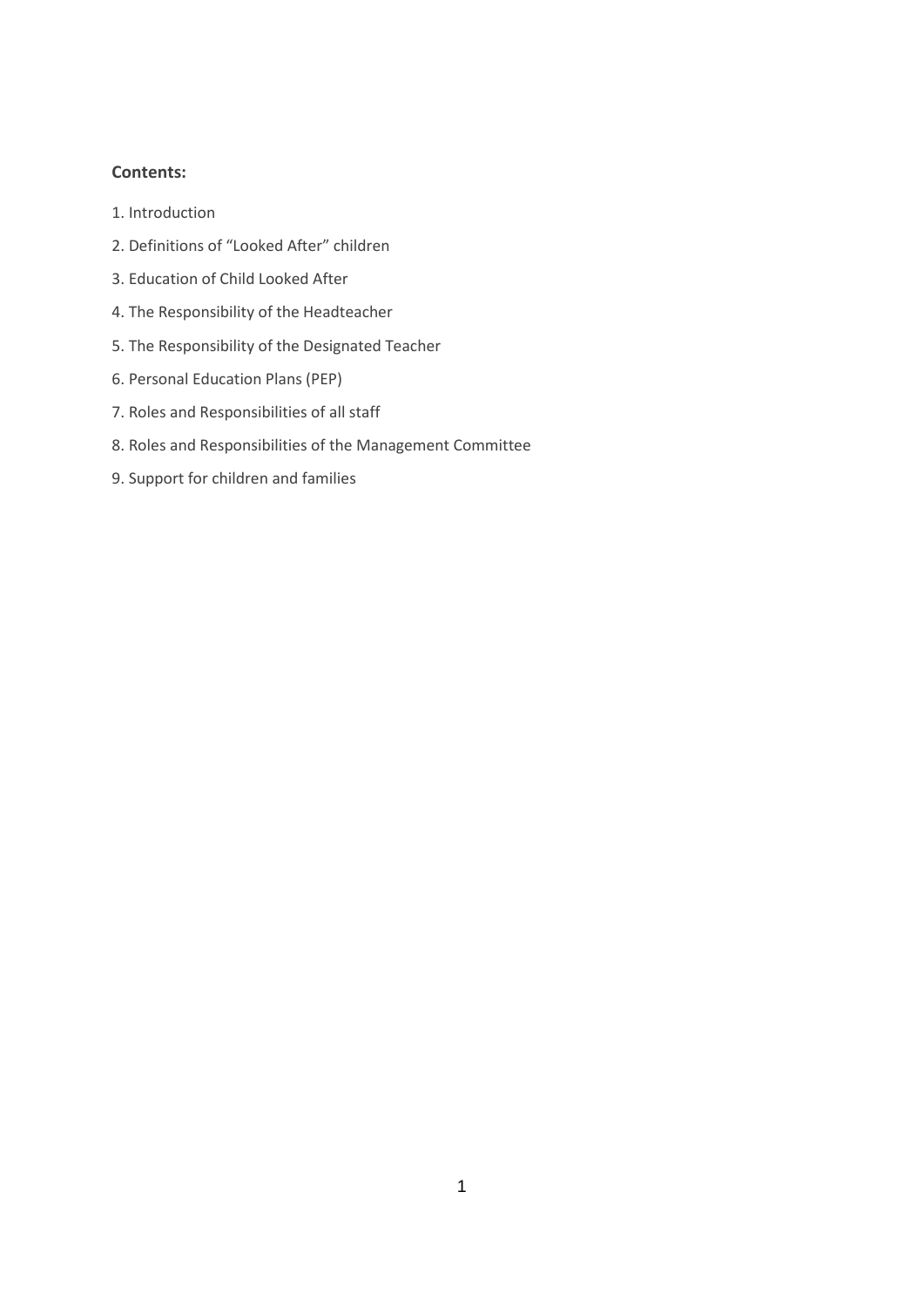# **1. Introduction**

Malden Oaks has achieved the Attachment Aware Schools Award in recognition of its good practice in relation to students who are currently, or who have previously been looked after. Malden Oaks is an attachment aware and trauma informed school committed to promoting the education of looked after children and previously looked after children. We understand that these students' needs are best supported with high quality teaching from teachers they have been able to build positive relationships with, under a whole school approach that is attachment aware and trauma informed.

Malden Oaks focuses on what students can do and building their resilience. Through The 4 As; Attachment; Autonomy; Altruism and Achievement, we seek to support our students into developing into well rounded, resilient learners who are ready for the next stage of their education. Malden Oaks doesn't dwell on what went wrong yesterday but seeks to learn from mistakes today. Consequently, each day is a fresh start and we do not operate a rewards and sanctions system, rather, we focus on creating a positive and safe learning environment for our students where they can measure their own progress and we can recognise and celebrate their achievements with them.

Malden Oaks has a Designated Teacher (DT) at each of their sites. The DT is responsible for meeting the needs of students who are currently looked after or who have been previously looked after. The DT is an experienced member of staff and part of the wider management team.

The Designated Teachers can be contacted by phone or e-mail:

# **KS4 & KS5 at Dukes Centre**

Chenese Mead [stcm@maldenoaks.rbksch.org](mailto:stcm@maldenoaks.rbksch.org) 0208 289 4665

# **KS3 at Surbiton**

Ayse Meliz [stamz@maldenoaks.rbksch.org](mailto:stamz@maldenoaks.rbksch.org) 0203 1372674

# **Norman Jackson/Medical & SEN Tuition**:

Nick Smith [stns@maldenoaks.rbksch.org](mailto:stns@maldenoaks.rbksch.org) 07496250848

This policy takes account of:

- The LA's duty under section 52 of the Children Act 2004 to promote the education achievement of Looked After Children, now known as CLA.
- Promoting the Education of Looked after Children: Statutory guidance for local authorities July 2014 (updated 2018)
- The Education (Admission of looked After Children) (England) Regulations 2006.
- Relevant DfES guidance to Governing Bodies (*Supporting Looked After Learners: A Practical Guide for School Governors)*
- Keeping children safe in education Statutory guidance for schools and colleges September 2021https://assets.publishing.service.gov.uk/government/uploads/system/uploads/attachm ent\_data/file/1021914/KCSIE\_2021\_September\_guidance.pdf
- https://www.gov.uk/government/publications/working-together-to-safeguard-children- -2
- The designated teacher for looked-after and previously looked-after children Statutory guidance on their roles and responsibilities: February 2018 https://assets.publishing.service.gov.uk/government/uploads/system/uploads/attachment\_ data/file/683561/The designated teacher for looked-after and previously looke dafter\_children.pdf
- Promoting the education of looked-after children and previously looked-after children -Statutory guidance for local authorities: February 2018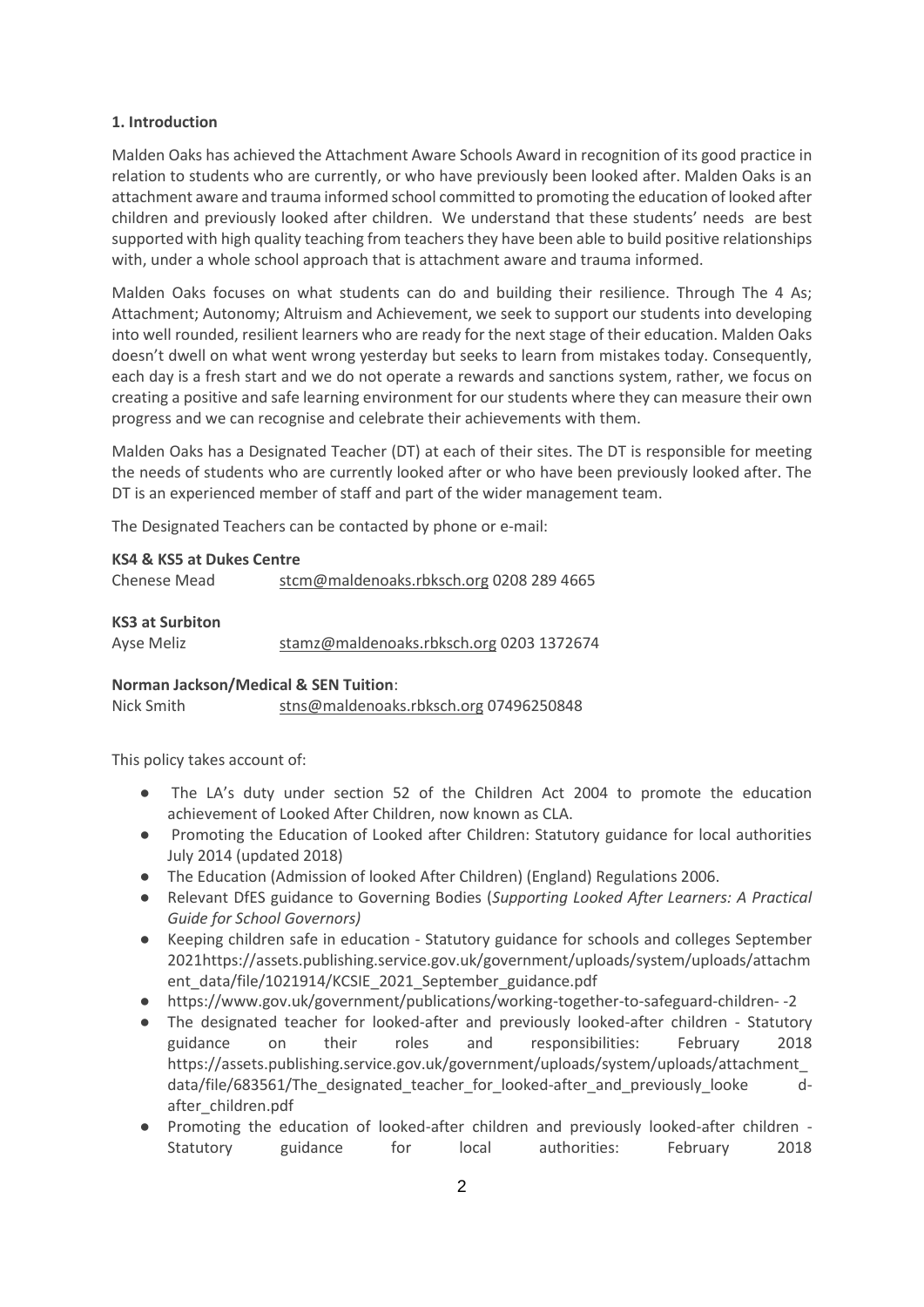https://www.gov.uk/government/publications/promoting-the-education-of-looked-afte rchildren

Policies that might also be relevant are:

- Safeguarding and Child Protection Policy
- Behaviour and Anti-Bullying Policy

#### **2. Definitions of "Looked After" children:**

*Under the Children Act 1989, a child is looked after by a local authority if he or she is in their care or is provided with accommodation for more than 24 hours by the authority. They fall into 4 main groups:* 

(i) children who are accommodated under a voluntary agreement with their parents (section 20)

(ii) children who are the subject of a care order (Section 31) or interim care order (Section 38)

(iii) children who are the subject of emergency orders for their protection (Section 44 and 46)

(iv) children who are compulsorily accommodated. This includes children remanded to the local authority or subject to a criminal justice supervision order with a residence requirement. (Section 21)

Previously Looked After Children are those who have at one time in their lives been looked after by a local authority. They may have returned to their families or have been adopted.

#### **3. Education of Child Looked After**

All students who attend Malden Oaks are disadvantaged as for one reason or another, their journey through education has been interrupted. In addition to their social, emotional and mental health (SEMH) needs, they may have experienced a sense of rejection, had to say goodbye to friends and teachers they'd established positive relationships with and/or missed out on learning opportunities. For students who fall into either LAC or PLAC categories, these circumstances may exacerbate an already difficult situation outside of school. These barriers to learning can lead to poorer outcomes for students in these categories and it is vital schools recognise the importance of ensuring these students are supported appropriately so as to be able to have the same opportunities and successes as their peers. Students in the LAC or PLAC categories are at greater risk of exclusion and becoming NEET. Schools have a major part to play in ensuring that children looked after are enabled to be healthy, staysafe, enjoy, achieve, make a positive contribution to society and achieve economic wellbeing Malden Oaks takes this responsibility very seriously and is committed to ensuring that appropriate support is provided to students in these categories to ensure positive outcomes for them.

#### **4. The Responsibility of the Headteacher**

- Identify a Designated Teacher for CLA and PLAC
- Ensure cover arrangements are put in place should the Designated Teacher not be available to carry out these legal duties
- Ensure that procedures are in place to monitor and track the admission, progress, attendance (and suspensions/exclusions) of CLA and PLAC and that appropriate action is taken where outcomes fall below expectations
- Report on the progress, attendance and conduct of CLA and PLAC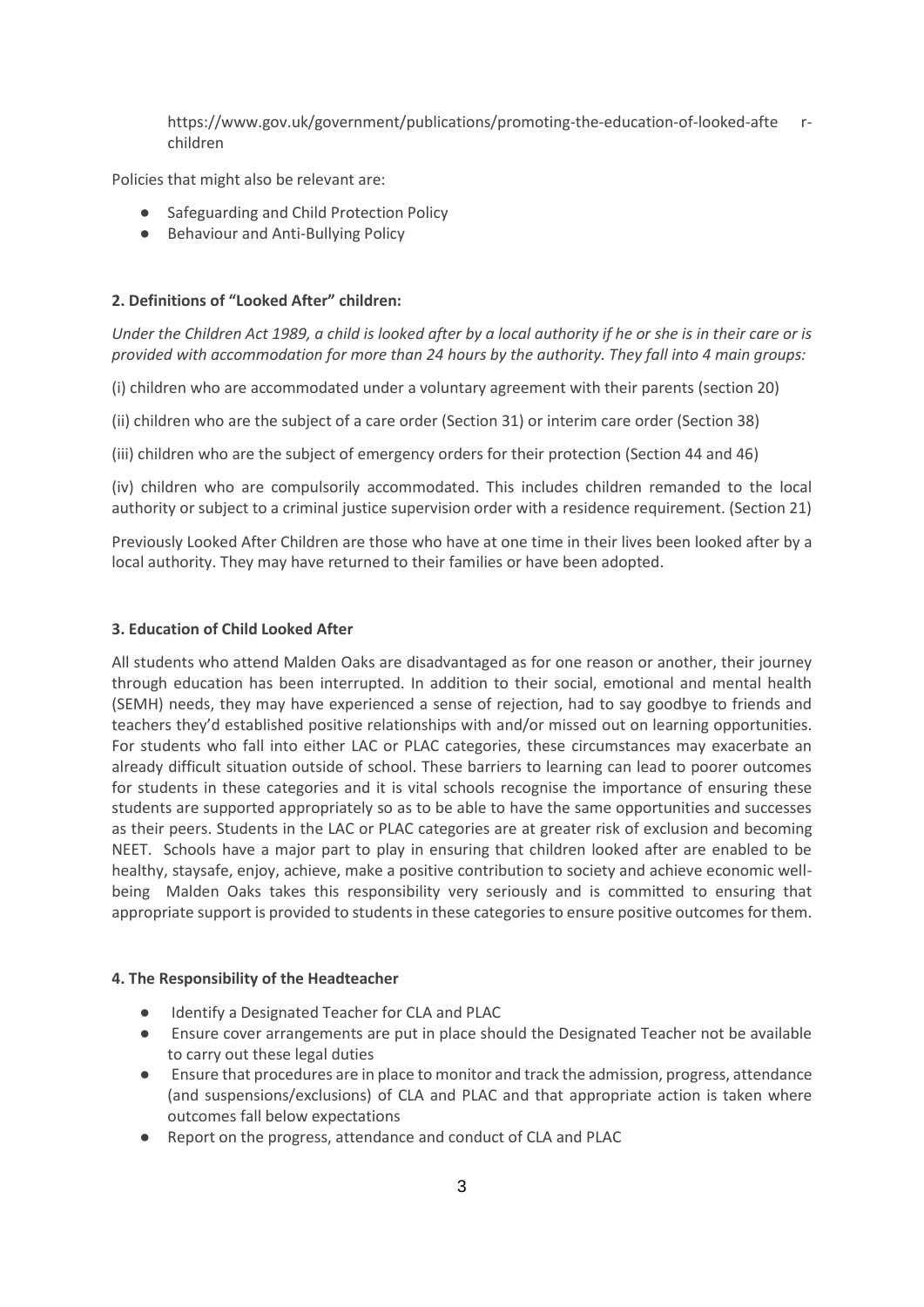- Ensure that all staff receive relevant training and are aware of their responsibilities under this policy and related guidance
- Ensure that all staff are briefed on the regulations and practice outlined in this policy. These duties are delegated to the Designated teacher
- Allocate resources to meet the needs of CLA.
- Ensure the school's other policies and procedures support their needs.

# **5. The Responsibility of the Designated Teacher**

- To act as an advocate for Children Looked After and Children Previously Looked After
- To champion an attachment aware and trauma informed school, promoting high quality, inclusive teaching.
- To ensure that the educational achievement of each looked after child is monitored, tracked, promoted and where relevant accelerated
- To ensure the school follows DfE Guidance on Exclusions for vulnerable children and understand the importance of school stability for this group.
- To have a good working knowledge of the SEND code of practice
- To track and monitor attendance of Looked After Children and Previously Looked After Children
- To ensure all staff are aware of the barriers for looked after children and understand the need for systems and strategies to support them e.g. pre and over learning, emotion coaching, safe place to be etc
- To liaise with other relevant professions in the network around the child. For example; social worker, foster carer, independent reviewing officer.
- To chair PEP meetings for all Looked After Children each term having gathered progress updates from across the staff.
- To advise on the most effective use of the Pupil Premium+ in liaison with relevant professionals in the PEP meeting e.g. reference to Education Endowment Foundation; Sutton Trust.
- To set learning based targets for students at PEP meetings and ensure these are implemented to a high standard and in time frame
- To ensure that they are aware of children who are previously looked after, including those who have a Special Guardianship Order, to improve awareness of the vulnerability and needs of previously looked-after children. This should include promoting good practice, identifying and meeting their needs, and guidance on effective use of the PPG.
- To report to the Management Committee annually on the outcomes of Looked After Children.
- To attend Designated Teacher forum and training and disseminate this information to the wider school community and maintain a good knowledge of research recommendations for this group.

# **5a. Personal Education Plans (PEP)**

Designated Teachers are responsible for Personal Education Plans for all Children Looked After. They should organise PEP Meetings, inviting the student, carer, Social Worker and Virtual School, as well as any other stakeholders. The PEP is a record of the child's education and forms part of the overall Care Plan. It provides a clear and shared understanding about the teaching and learning provision to ensure their academic progress. The PEP document should set clear objectives or targets which relate to academic achievement as well as out of school activities and wherever necessary any developmental